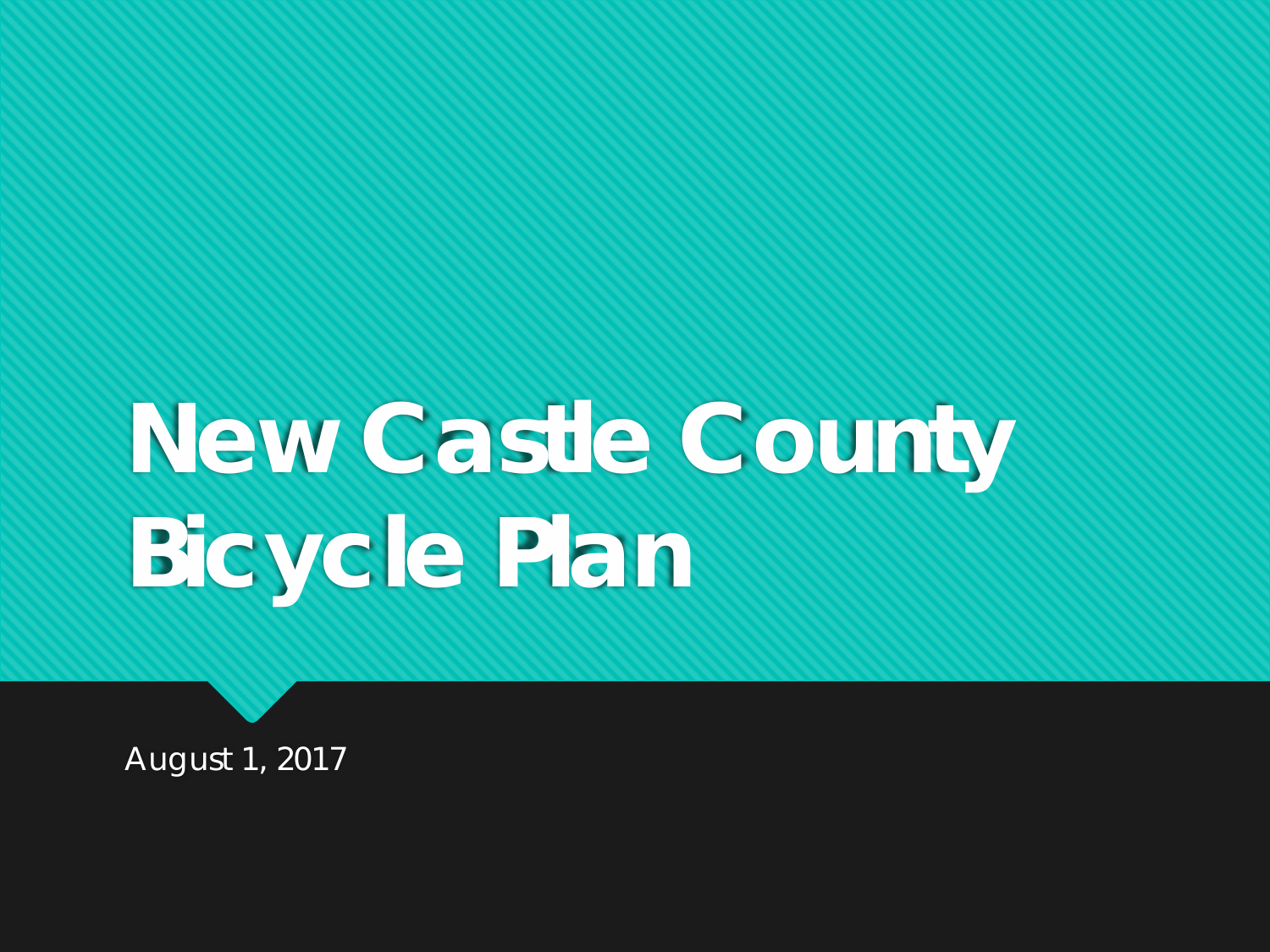

**O** Build upon past planning

- Work with partnership to establish recommendations for:
	- improved safety, access and comfort of bicycling
	- prioritization of infrastructure improvements
	- identification of programs and policies for education, enforcement and encouragement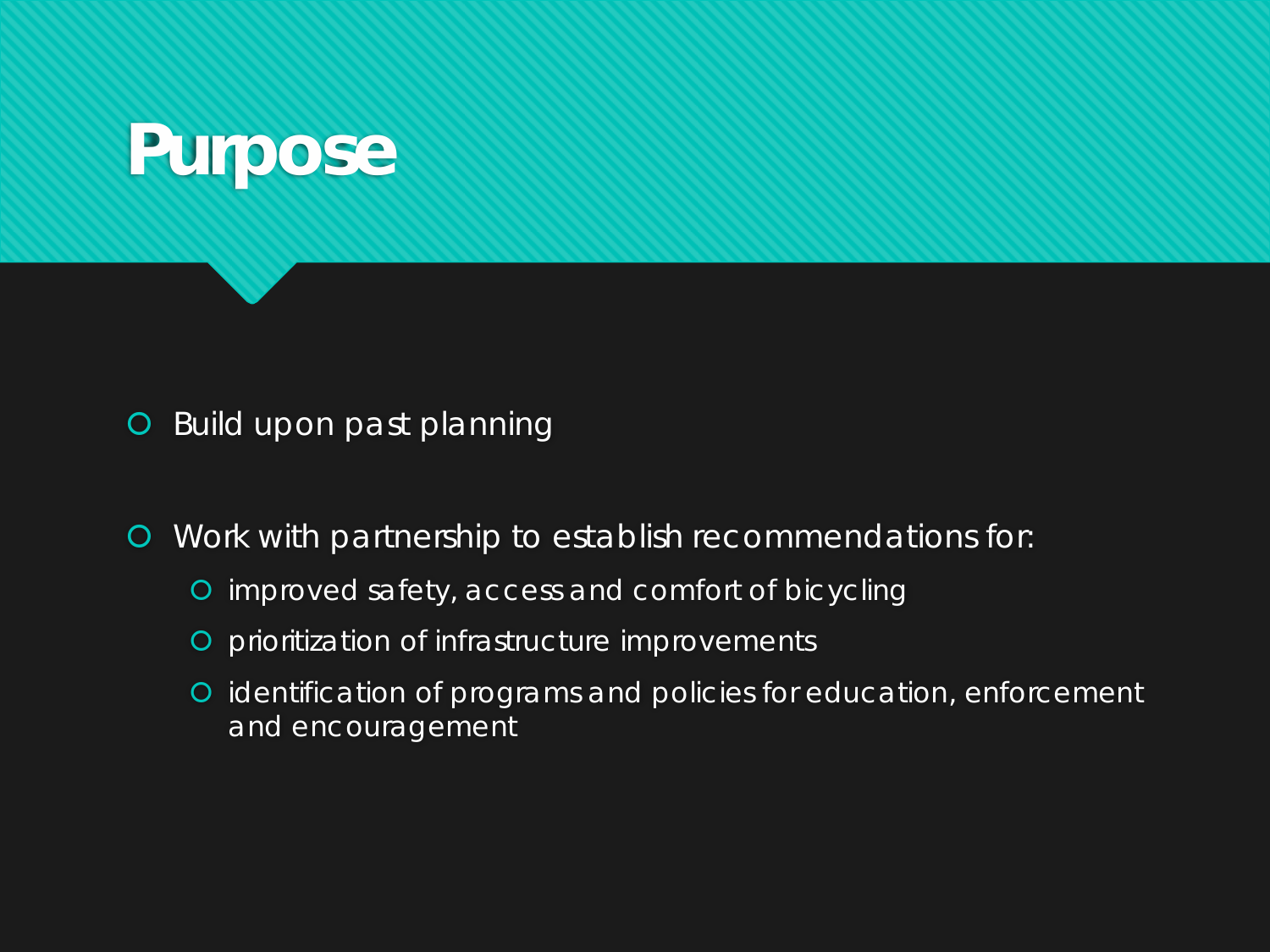### **Suggested Vision**

#### Blueprint for a Bicycle-Friendly Delaware Vision

Everyone in Delaware has front-door access to a bicycle network that is safe, comfortable, and conveniently connected to places people want to go. A seamlessly integrated transportation and land use decision-making process, with many partners working together, encourages a culture where people choose bicycling in their daily lives for transportation, recreation, and improved health.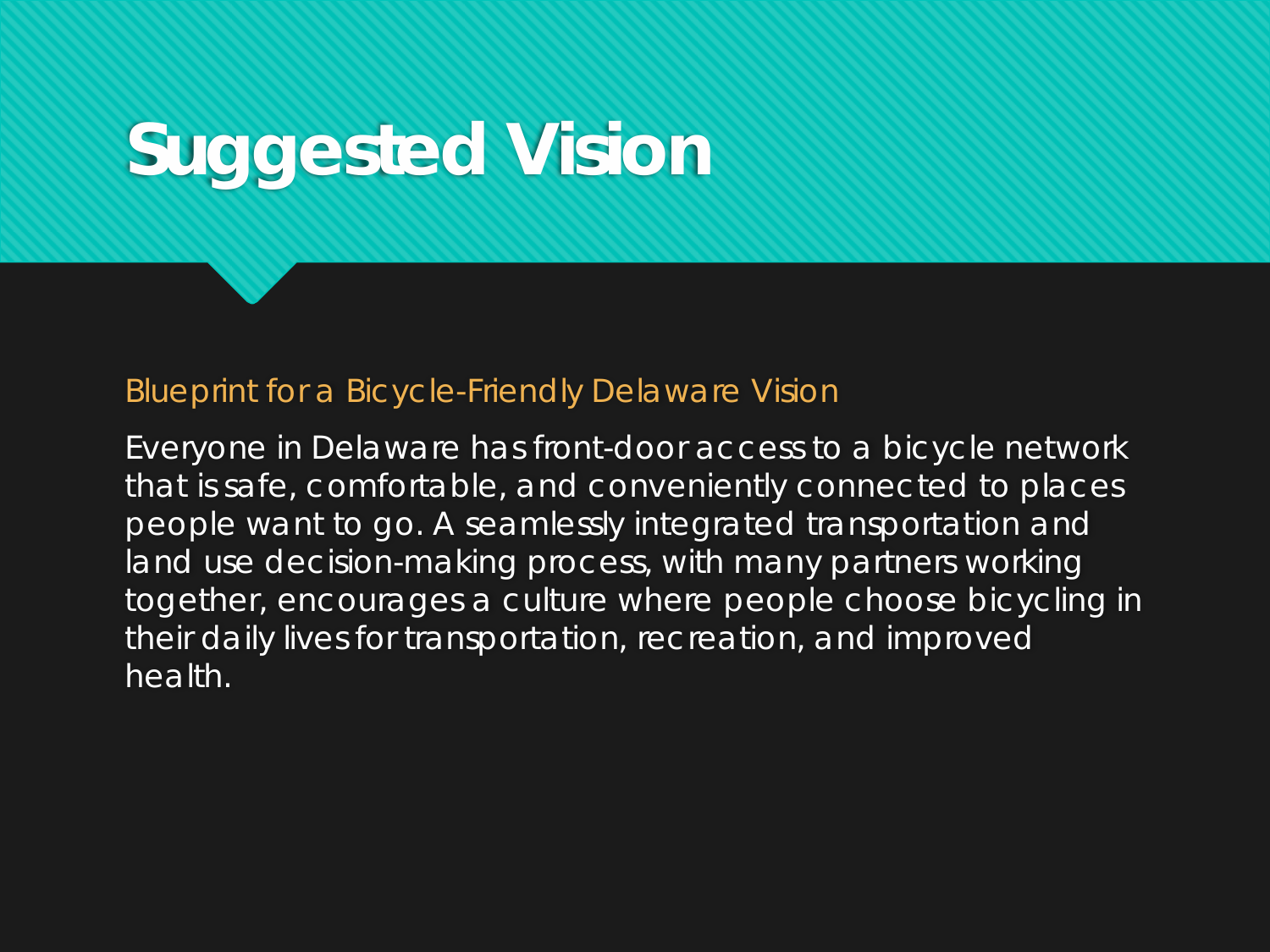## **Why Develop a Bicycle Plan?**

**Bicycling**

#### **Transportation**

- Expand travel choices
- Support transit
- Reduce congestion
- Affordable infrastructure

#### **Environment**

- Promote better land use coordination
- Improve air quality
- Give access to nature and historic resources

#### **Health and Quality of Life**

- Support healthy, active lifestyles
- Provide recreation
- Inspire community pride

#### **Economic Development**

- Support local business
- Attract new business
- Promote tourism
- Increase land value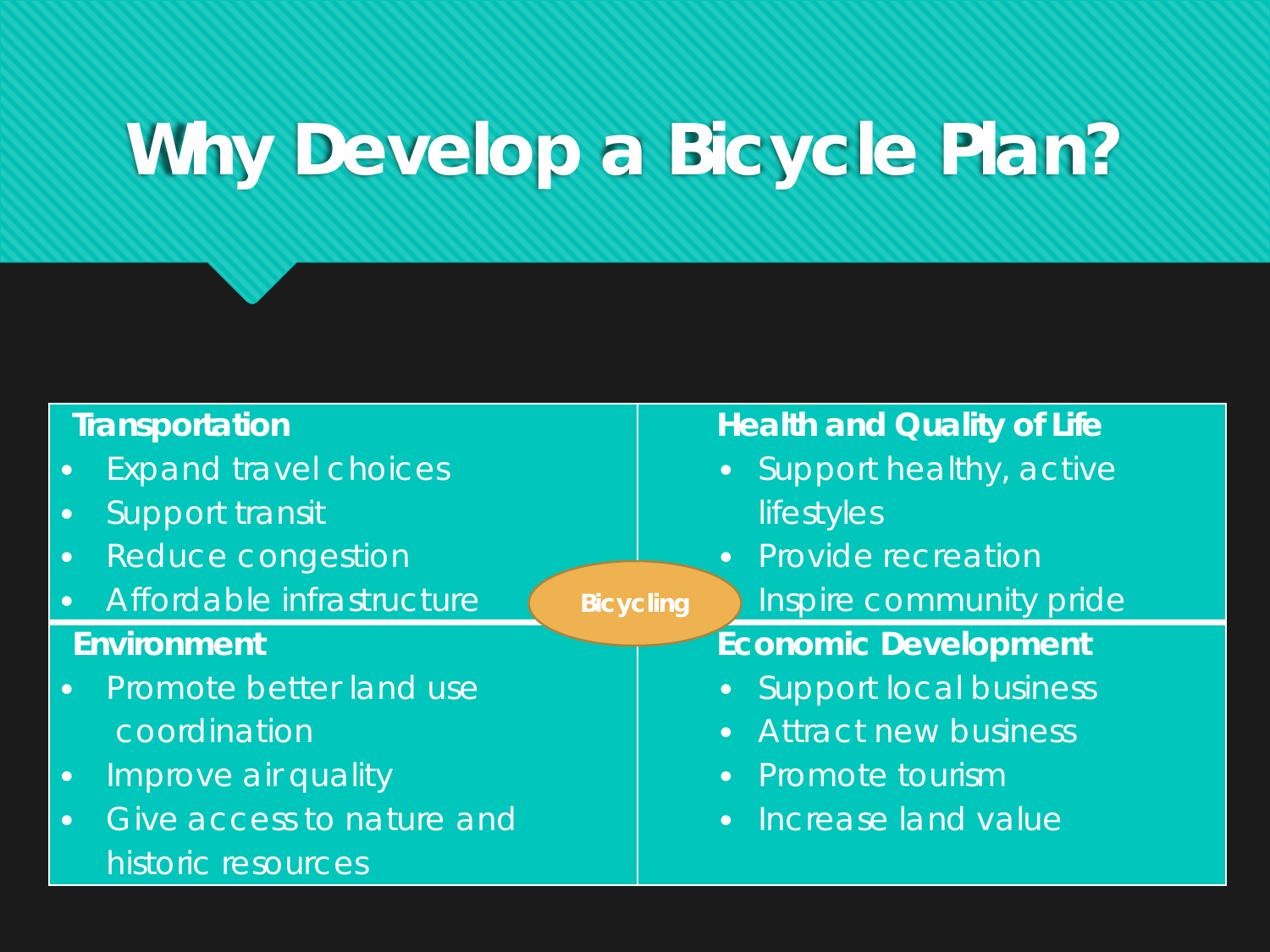### **Objectives**

**O** Identify bicycle transportation network

- Identify measures to provide equitable bicycle access to transit
- Encourage adequate and secure bicycle parking and other end-of-trip faculties at major trip destinations
- **O** Improve safety for bicycling through design, maintenance, and enforcement practices
- Incorporate bicycle elements into land use and development planning
- Establish collaborative strategies to collect and share data
- **O** Develop implementation and evaluation plan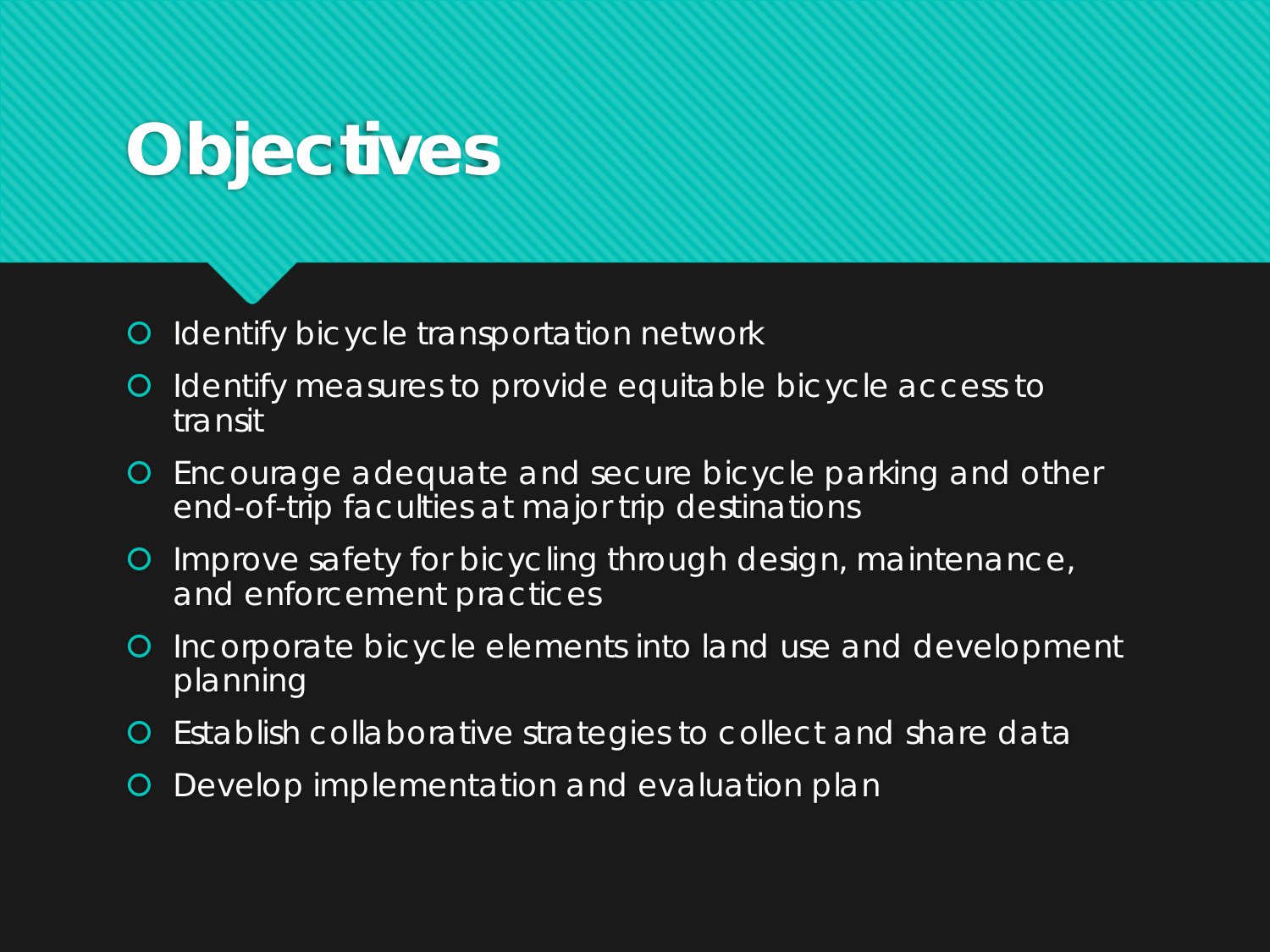### **Target Audience**

#### **THE FOUR TYPES OF BICYCLISTS**

Interested, but concerned –  $60\%$  No interest –  $33\%$ 

Strong and fearless – 1% Enthused and confident – 6% **Source: Roger Geller, www.portlandoregon.gov/transportation**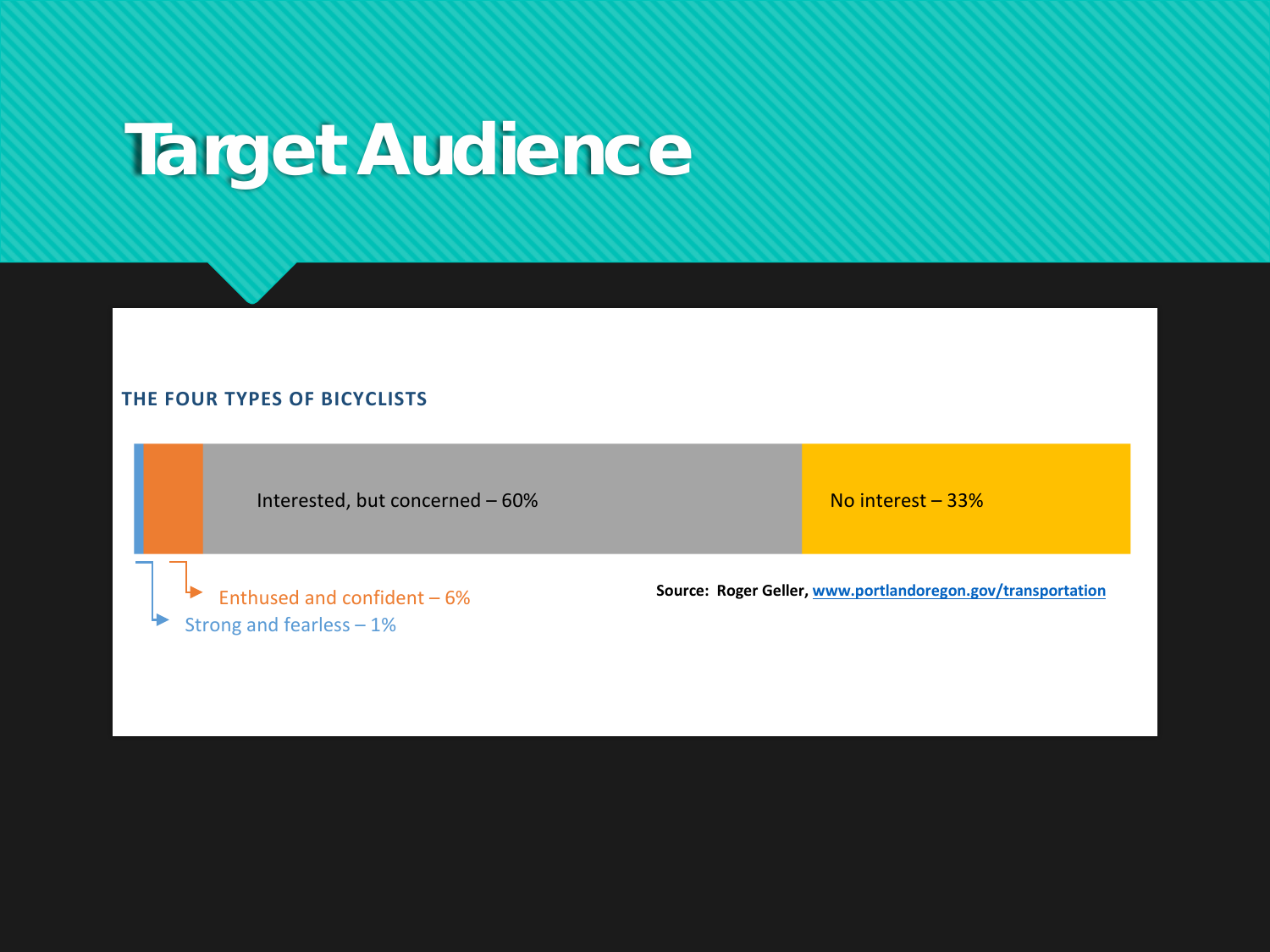### **Schedule**



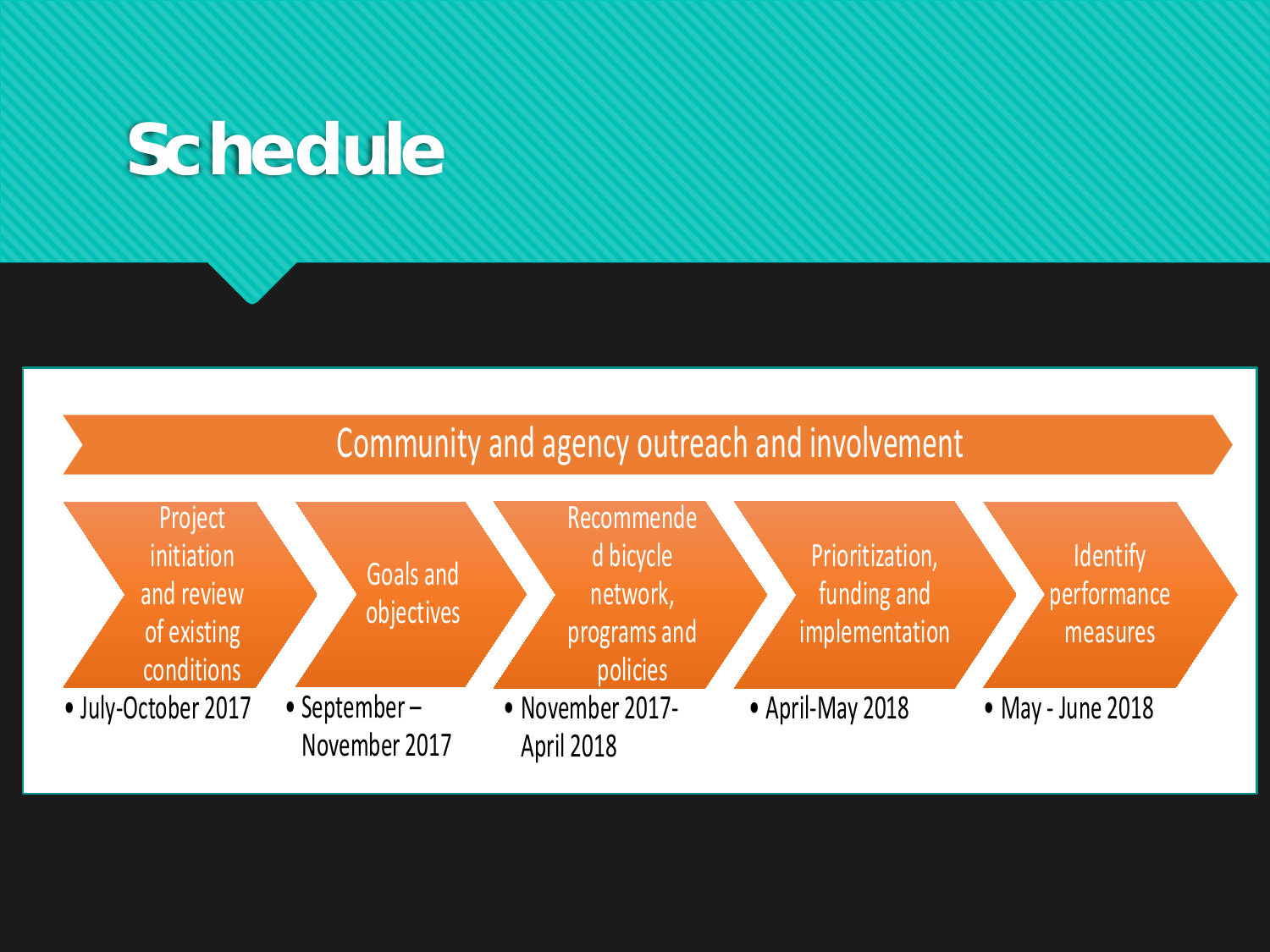## **Evaluating Existing Conditions**

- **O** Reviewing:
	- **O** 2017 Blueprint for a Bicycle-Friendly Delaware – A Statewide Policy Plan
	- **O** 2005 Delaware Bicycle Facility Master Plan
	- First State Trails and Pathways Projects
	- O SCORP
	- **O** Municipal and County comprehensive plans and zoning
	- **O** Newark and Wilmington bicycle plans
	- Subregional and corridor transportation plans
	- Future of Trails & Pathways in Northern Delaware Coalition
	- **O** Safe Routes to Schools plans
- O Mapping:
	- **O** Existing bicycle routes by facility type
	- **O** Bicycle crashes
	- Identified challenges (Wikimap)
	- **O** Congestion (CMS)
	- Transit/use of bike racks on buses
	- Population density
	- **O** Transportation Justice and Environmental Justice areas
	- O Key destinations-parks, schools, commercial areas, community centers, transit